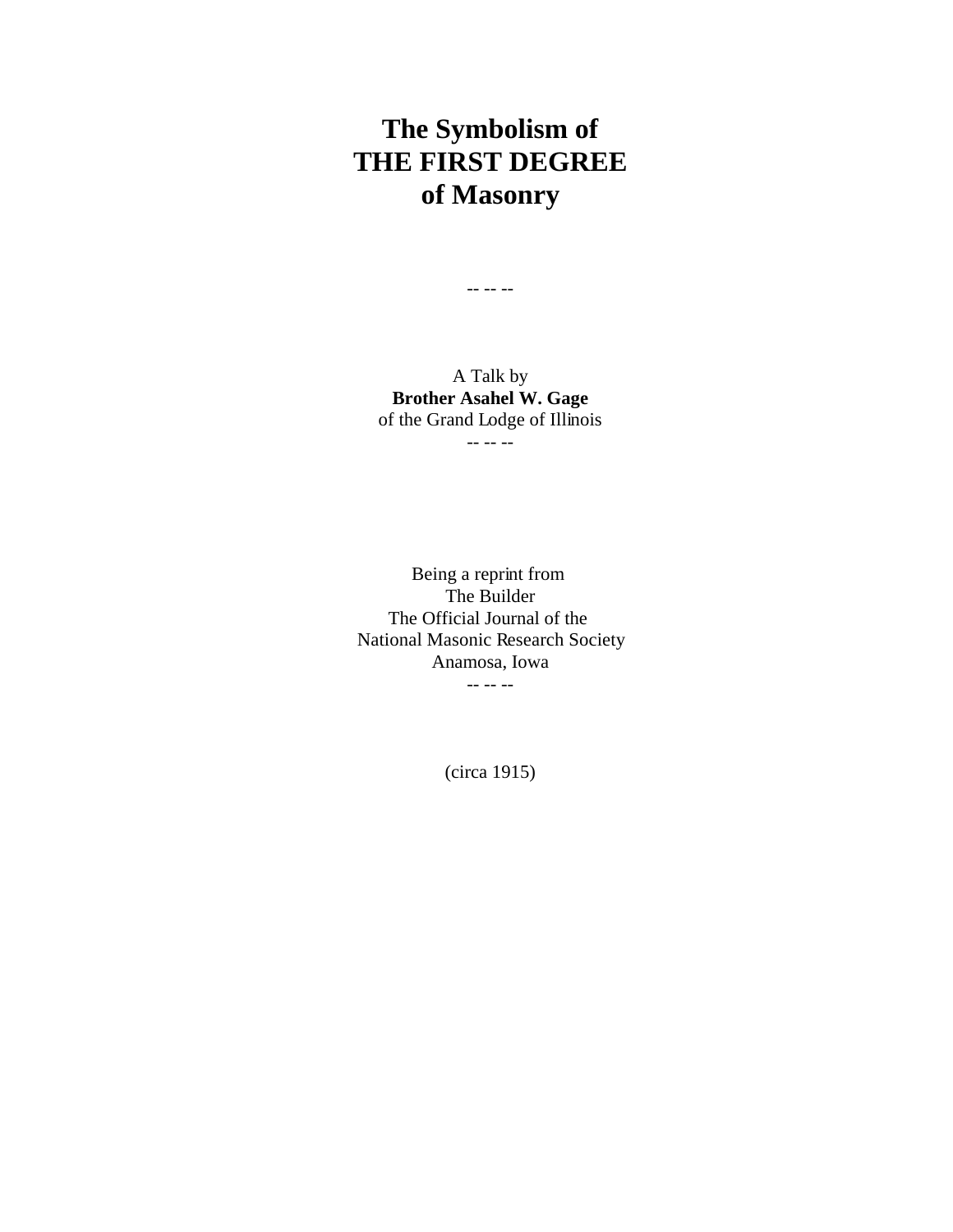## **Symbolism of the First Degree**

In the beginning, the seeker for truth must be duly and truly prepared. In the usually accepted sense, this talk is unprepared. And yet, I spent five years in the :line: of the lodge observing, thinking about and studying Masonry. It is this study and my later contemplations that are my preparation to speak on the symbolism of the first degree.

It seems to me that the essence of every Masonic lesson is presented in the symbolism of the first degree. An entered apprentice is a Mason. The second, third, and so-called higher degrees are elaborations. All masonic business was formerly transacted in a lodge opened only on the first degree.

The Masonic lessons are practical lessons. They have a dollar and cents value. The Senior Warden tells us that he became a mason in order that he might receive master's, or larger wages. That there may be no misunderstanding as to his meaning monetary wages, he further says, in order to "better support himself and family." If we will look honestly into our own hearts, we will see that we paid the price for the Masonic degrees because we hoped to receive the equivalent or a greater return. If we have not received a return equal to our original and annual investment, it is because we have not applied ourselves to the study of Masonry with freedom, fervency and zeal.

But let us understand each other. There is little chance of our making much headway unless we agree on a clear and definite meaning of the terms we use. It is not only good and pleasant, but it is necessary for us o dwell together in unity of thought, if we would arrive at a harmonious conclusion. We should therefore endeavor to clearly define our subject. The word "symbol" is derived from the Greek, meaning "to compare". A symbol is the expression of an idea by comparison. Often, an abstract idea may be best conveyed by a comparison with a concrete object. A dictionary definition of a symbol would be, a sign or representation which suggests something else.

Symbolism, therefore, is the science of symbols or signs, the philosophy or art of representing abstract truths and ideas by concrete things. Symbolism is suggestion; in sculpture and painting by form and color, in language by words, in music by sounds. What allegory and parable are in literature; what figurative speaking is in language; the same is symbolism.

The symbolism of the first degree is for the apprentice. An apprentice Mason is one who has begun the study of Masonry. Certain qualifications of a Masonic apprentice are a belief in a God, a desire for knowledge, and a sincere wish to be or service to his fellow creatures. Possessing these qualifications, the candidate follow a course of ancient hieroglyphic moral instruction, taught agreeably to ancient usages, by types, emblems and allegorical language. This is symbolism, and symbolism is universal language. It is the language in which God reveals himself to man. The manifestations of nature are only symbolic expressions of God.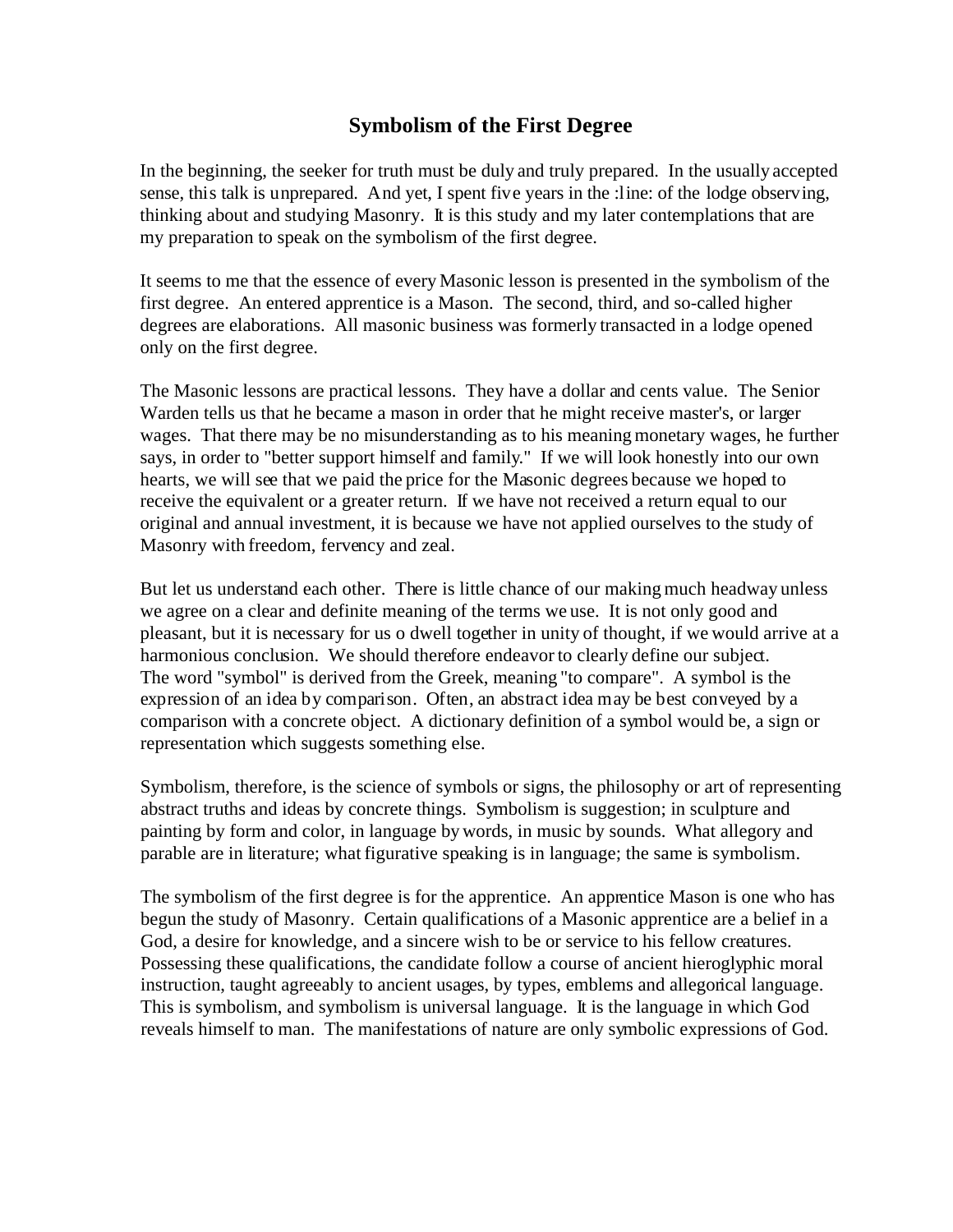Children learn best from symbols. Blocks and toys are crude symbolic representations of the more complicated things of life. Most of us learned our alphabet and almost everything else by the relationship or correspondence to things with which we were familiar. We are only children after all. Older children call themselves scientists and make their experiments in their laboratories. Each experiment is a symbol of what is taking place in the real world outside.

The apprentice in the moral science should give up the rags of his own righteousness and also all precious metals, symbolical of worldly wealth and distinction, and all baser metals, symbolical of offense and defense, in order that he may realize his dependence upon moral forces only. He should be clad in a garment signifying that he comes with pure intentions to learn the noble art and profit by its lessons, not to proselyte among others, but to develop and improve himself. He is carefully examined to ascertain whether he is worthy and well qualified to receive and use the rights and benefits of Masonry. Being satisfied that he is worthy and well qualified, he is admitted and is immediately impressed with the fact that he must undergo sacrifice and suffering if he would attain the end he seeks. Realizing that the good intentions of the candidate, his own righteousness or even the lodge organization, are not sufficient, we invoke the blessing and aid of God upon our search for knowledge and truth.

We follow the system of symbolism. When we would know the truth in regard to things too great for our minds to comprehend, we take as a symbol that which is within our mental grasp. We know that the truth about the things we cannot comprehend, is identical with the truth in relation to the symbol which we do comprehend.

The apprentice in his search for Light must start from the North with the Easter Sun in the East, and travel by way of the South to the West, and back into darkness. He again comes out of the North in the East and passes through the same course again and again in his development. Obstacles are met by the apprentice in his progress, so similar that they seem identical. The little occurrences of life may seem unimportant but they determine whether we will be permitted to advance. The apprentice must ever be worthy and well qualified.

The apprentice must advance on the square by regular upright steps. the symbolism is so common and universal that it is used in the slang of the street. Obligations are duties assumed. We must assume them if we would advance and having assumed them we are bound by them whether we will or not. Then the light breaks and we begin to see. We find that others, even the most learned, stand like the beginners. The Master is on a level with the apprentice, and extends a hand which is grasped fraternally, and the candidate is raised. there is the key to the Masters Word -- an open book, but he may never find the word itself.

Then, as before, the apprentice must follow the course of the Sun. As is the greatest, so is the smallest. In the drop of water are all the laws of the universe. If we study carefully, we will find in the dew drop the particles revolving and whirling in their little circles the same as we find the heavenly bodies revolving and turning in their great orbits, circle within circle and circle upon circle. The seeker after Light always emerges from the North in the East and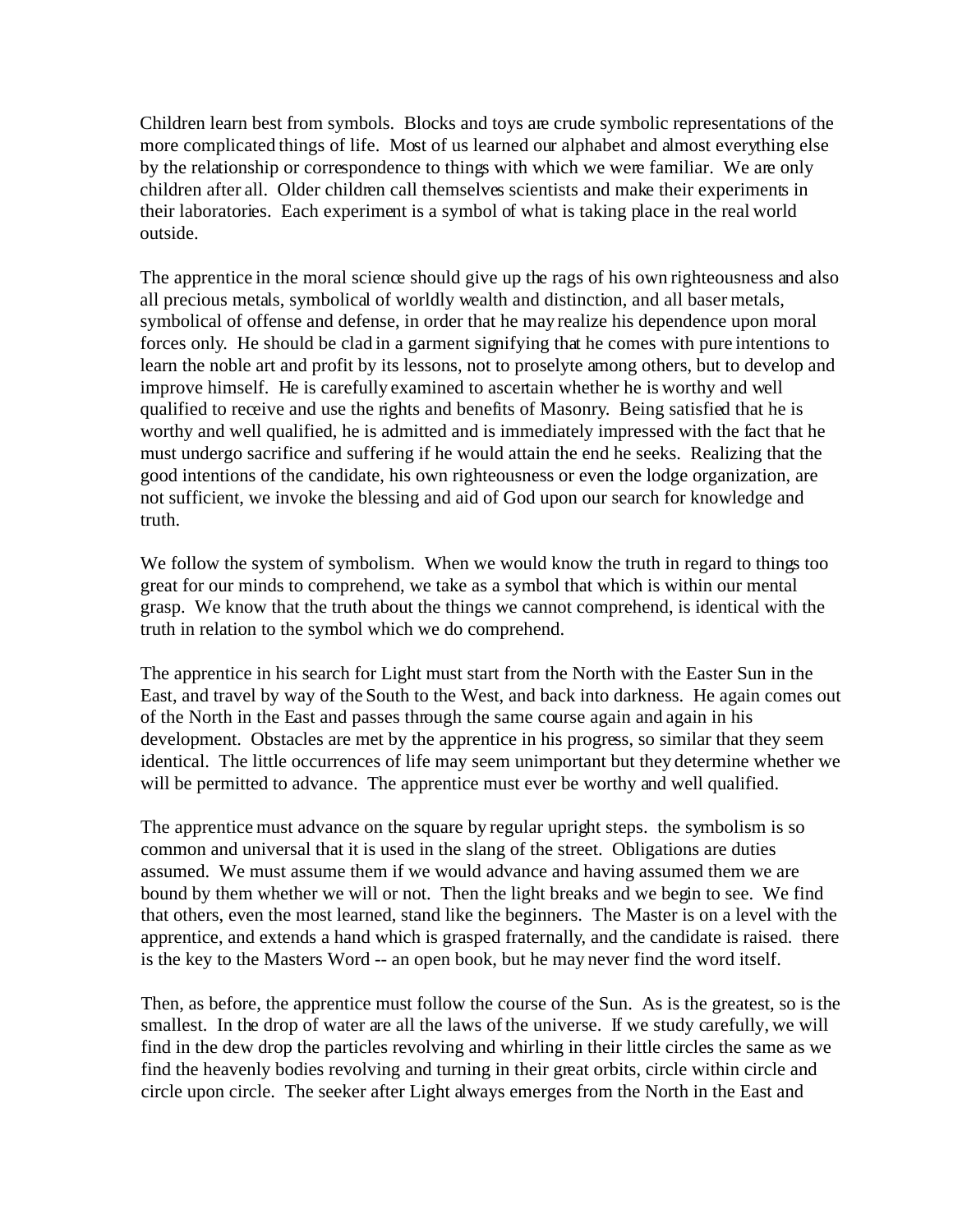passes by way of the South to the West and again into darkness, with full faith and perfect confidence that day will follow night. He is continually subjected to tests and trials and always held responsible for what he has learned and for that which has gone before.

God's Holy Book, His revelation to us, is the guide in our search for light. To the Jew this Holy Book is the history of Israel, substantially the Old Testament. To the Christian, it si the Old and New Testament. To the Mohammedan, it is the Koran; to the Hindu, the Veda. But whatever book it is, it is the Holy Book of the seeker for Light and that which he believes to be the word of God. the Holy Book together with the square and the compasses are the great lights of Masonry.

The lesser lights are the Sun, Moon and Master of the Lodge. the Sun symbolizes the great active principle, the Moon the great passive principle. This symbolism is so commonly accepted that even the uninitiated refer to the Sun as masculine and the Moon as feminine. The Master is symbolical of the offspring of the great Active and Passive Principles. He is the mediator, the child of the two great forces. He sets the craft to work upon their symbolic studies, which is no light responsibility to be assumed by the uninformed. Only chaos and disaster can overtake him who attempts the work he is not qualified to perform. When the apprentice has received his degree he is given his working tools and primary or elementary instructions as to how to go to work.

The working tools of an apprentice are the 24 inch gauge and the common gavel. The gavel symbolizes strength or force. Force undirected is the flood devastating all in its path or the idle puff of the unconfined powder which accomplishes nothing. Undirected force is the gavel without the rule. But intelligently controlled, and directed along a proper line by the rule of intellect, the force of the torrent grinds the grain and does the work of many men. The force of the exploding powder prys the rock loose so that the work of months is accomplished in a moment.

The operation of universal laws in the moral world is just as ascertainable and understandable as in the physical world. Morals are as susceptible of scientific study as physics.

The lambskin apron, a most ancient symbol, signifies that it is only by honest conscientious toil that the moral laws can be learned and applied, and that this toil must be done in purity and innocence.

In the lectures which follow the ceremony of the first degree, the apprentice is given preliminary information. It would be too tedious to analyze these lectures at this time. Suffice it to say they are very superficial and of little worth in themselves. They must be understood and felt, if they are to be of any value. Briefly we may describe a Lodge as a place to work, a place to study, analyze, and master the moral science so that we may make use of the moral laws and principles in our every-day life. Symbolically, it is representative of the world, our daily working place.